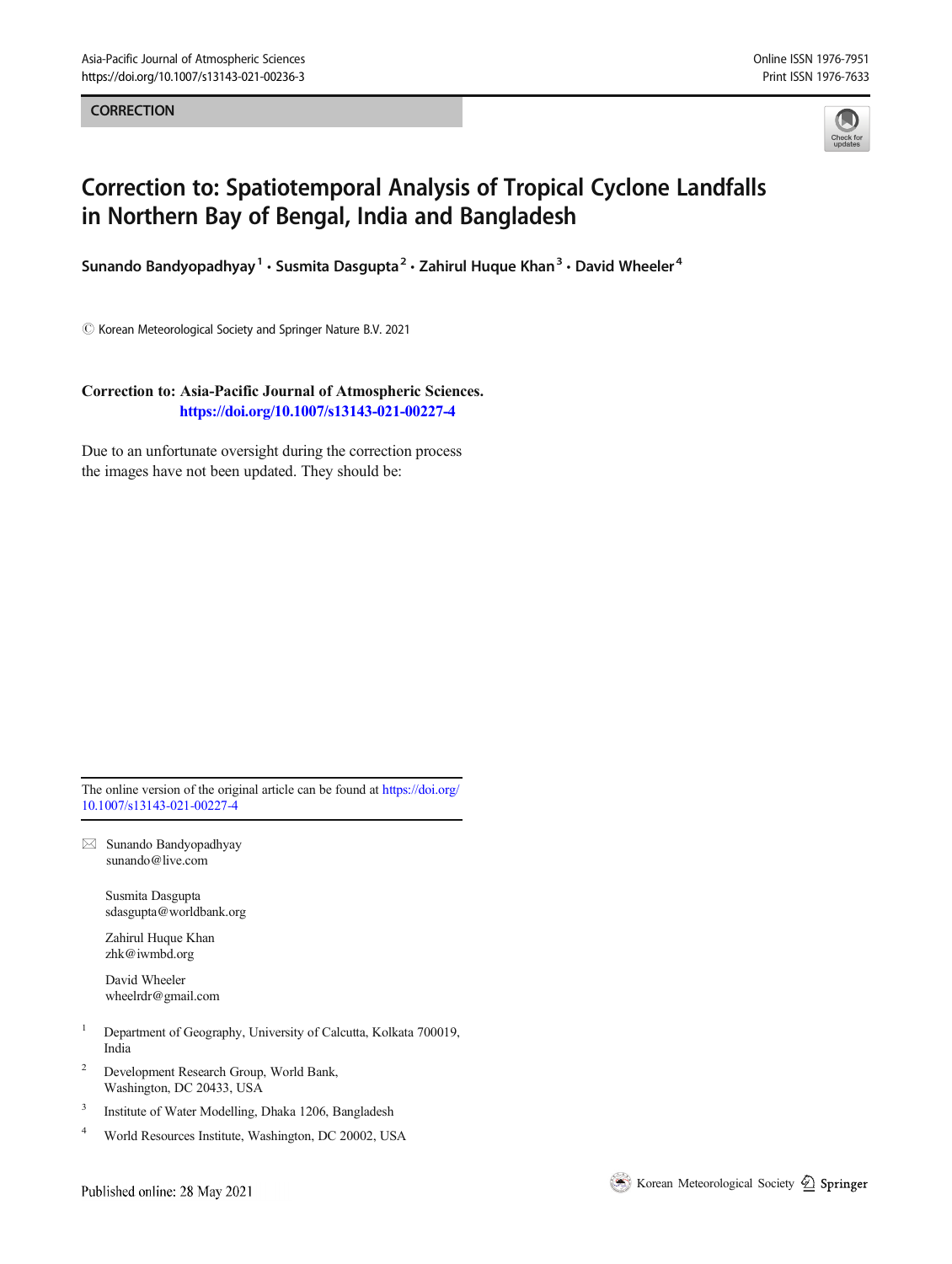Figure 1 Cyclonic storms (wind speed  $\geq$ 34 kn or 62 km/h) occurring in (a) the Northern Indian Ocean basin and landfalling in (b) the Odisha– West Bengal–Bangladesh (Northern Bay of Bengal) coast during 1877–2016. The coastline used for storm landfall analysis is shown in orange. Storm track data from: IBTrACS, IMD

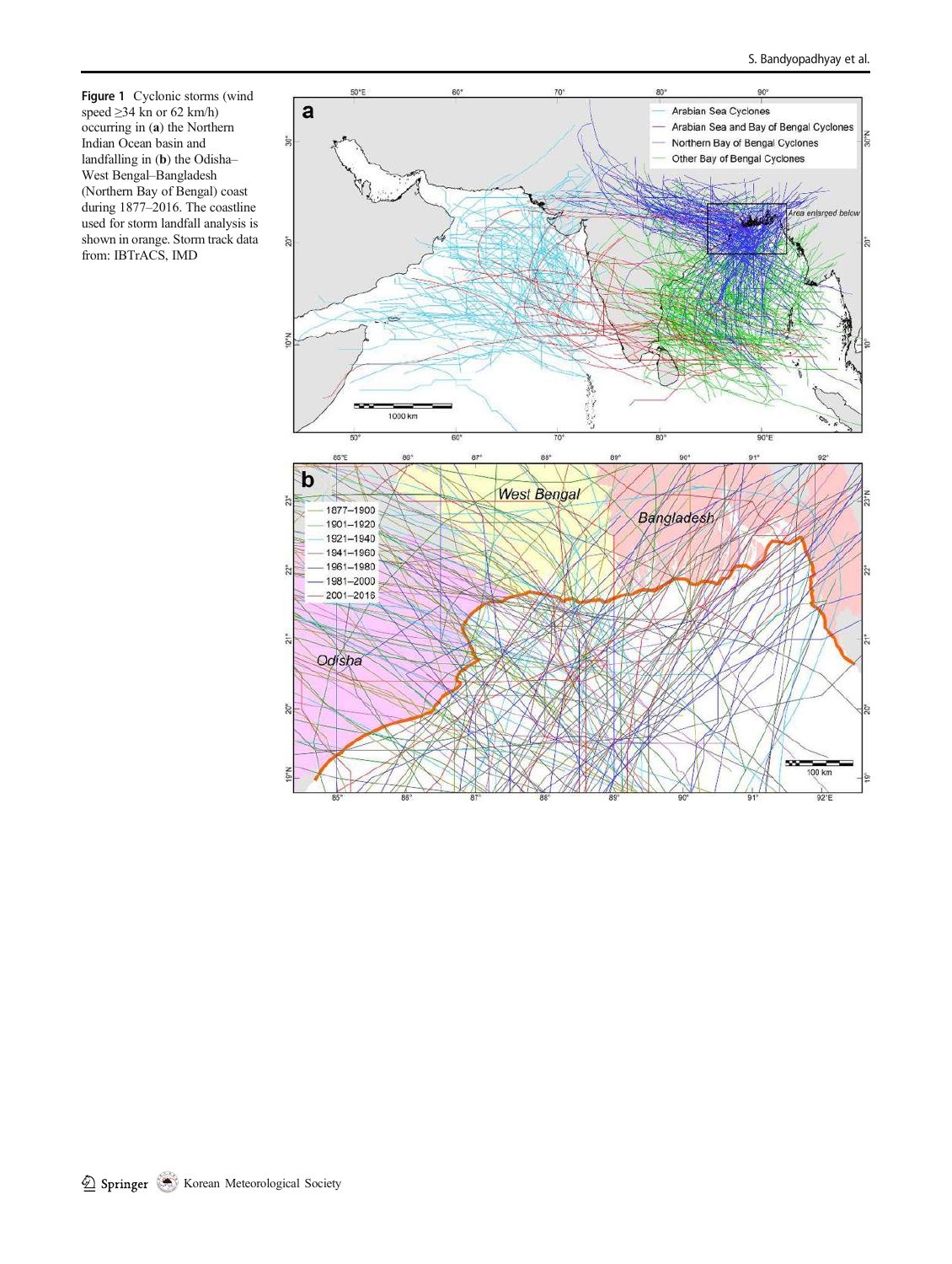

Figure 2 Storm occurrence / landfall and maximum wind speed characteristics of the cyclones occurring in the hierarchically smaller basins of Northern Indian Ocean (a–c), Bay of Bengal (d–f), and Northern Bay of Bengal, comprising Odisha, West Bengal and Bangladesh coasts (g-i),

during 1877–2016. Periods (1−7) are defined in lower axes annotations of the left panel charts. Note region-wise differences in vertical scales in the figures of the left and central panels. Data source: IBTrACS, IMD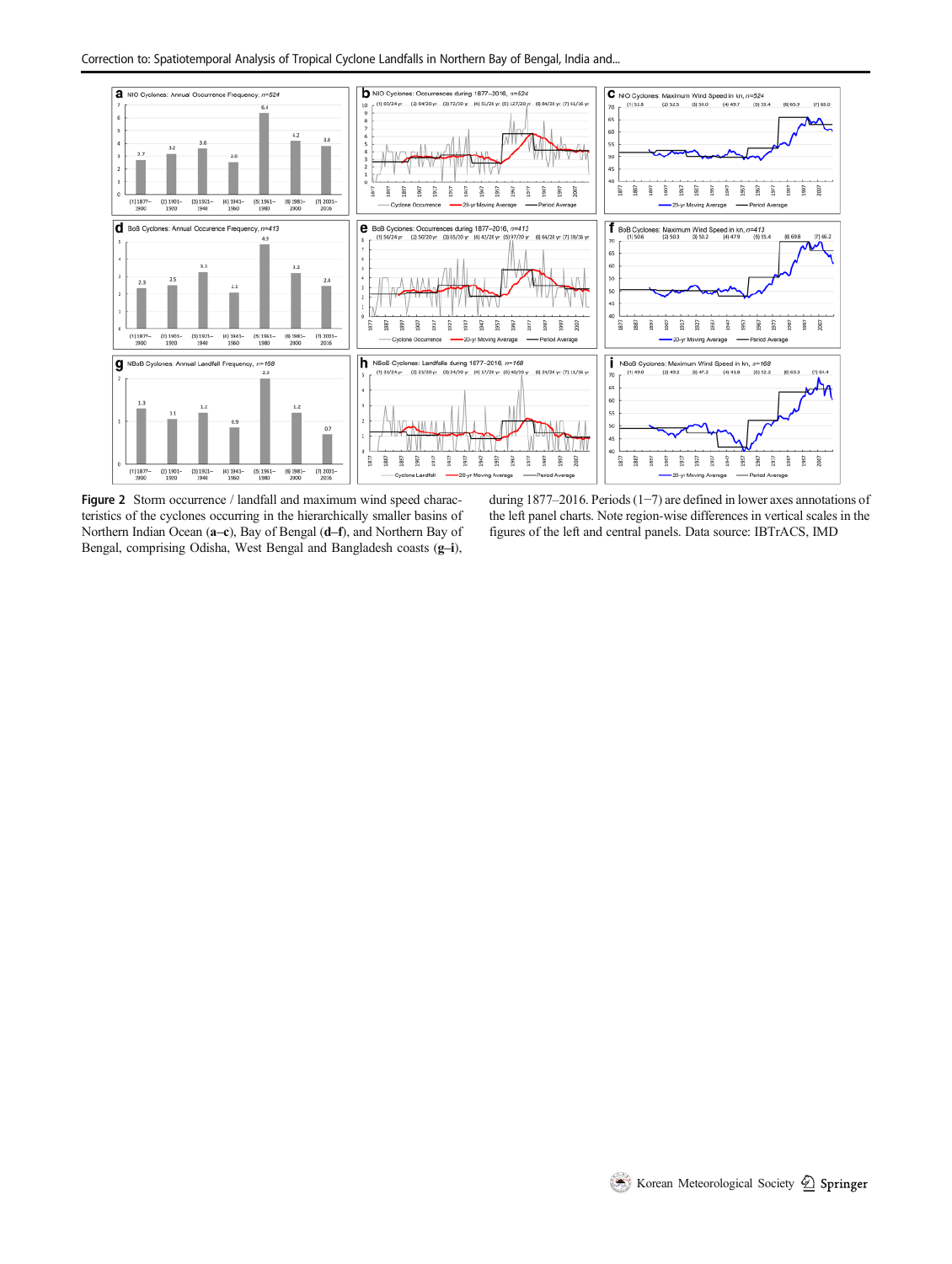

Figure 3 Regional and seasonal variation in occurrence of cyclonic storms in Northern Indian Ocean (NIO), Bay of Bengal (BoB), and landfall in Northern Bay of Bengal (NBoB) during 1877–2016. (a–

g) show the percentage of all storm crossings for each of the seven time periods; (h) considers storms of the entire span of study. Data source: IBTrACS, IMD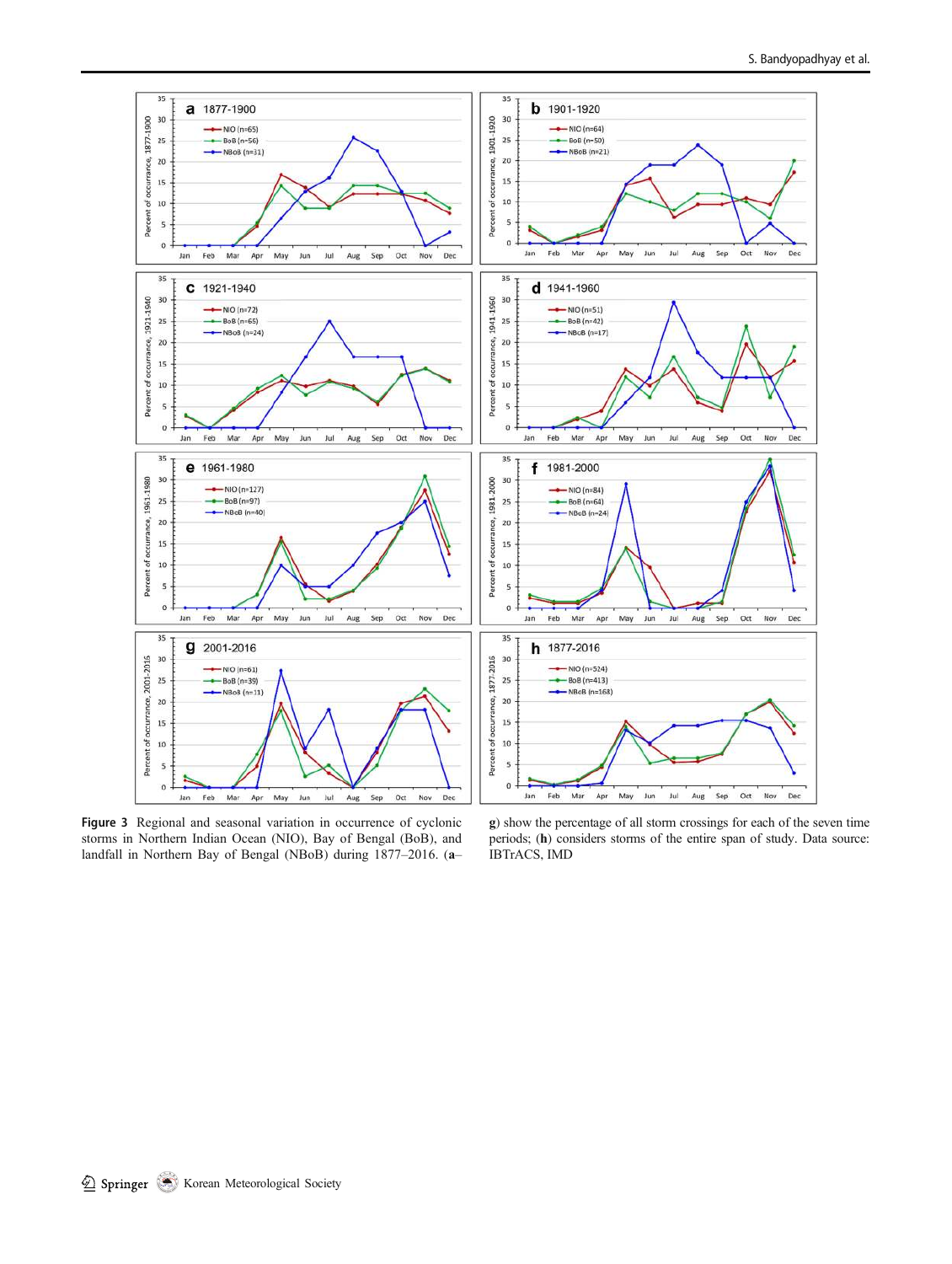

Figure 4 Storm landfalls in the Northern Bay of Bengal coast: Median locations of 168 storms by period, composite for 1877–2016. Data source: IBTrACS, IMD



Figure 5 Storm landfalls in the Northern Bay of Bengal coast: Distribution by seven periods between 1877 and 2016. Q1 and Q3 stand for first quartile and third quartile, respectively. Data Source: IBTrACS, IMD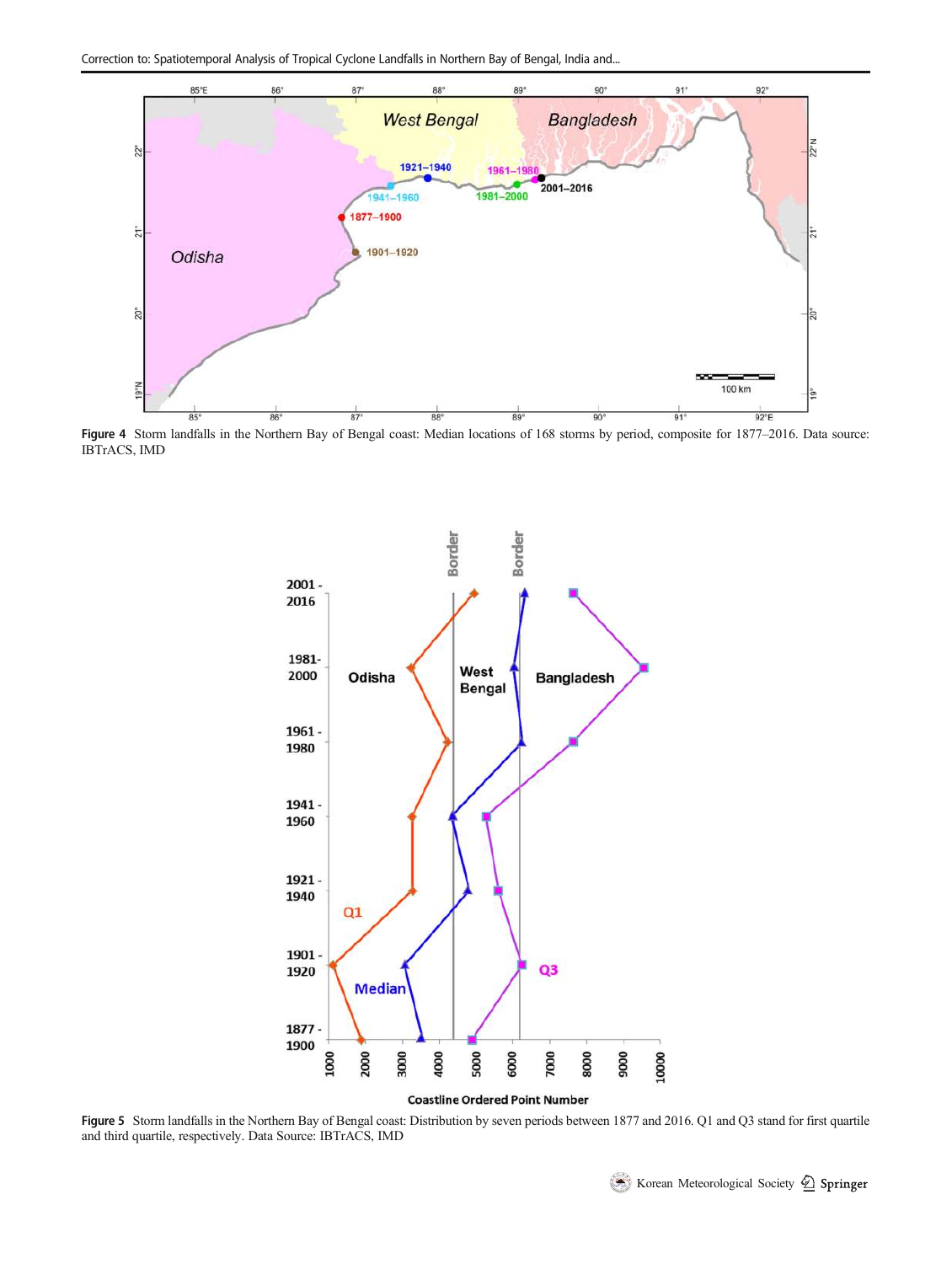

Figure 6 Cyclone landfall intensities (strikes/year) in Northern Bay of Bengal coasts: shown by periods (a–g). Data source: IBTrACS, IMD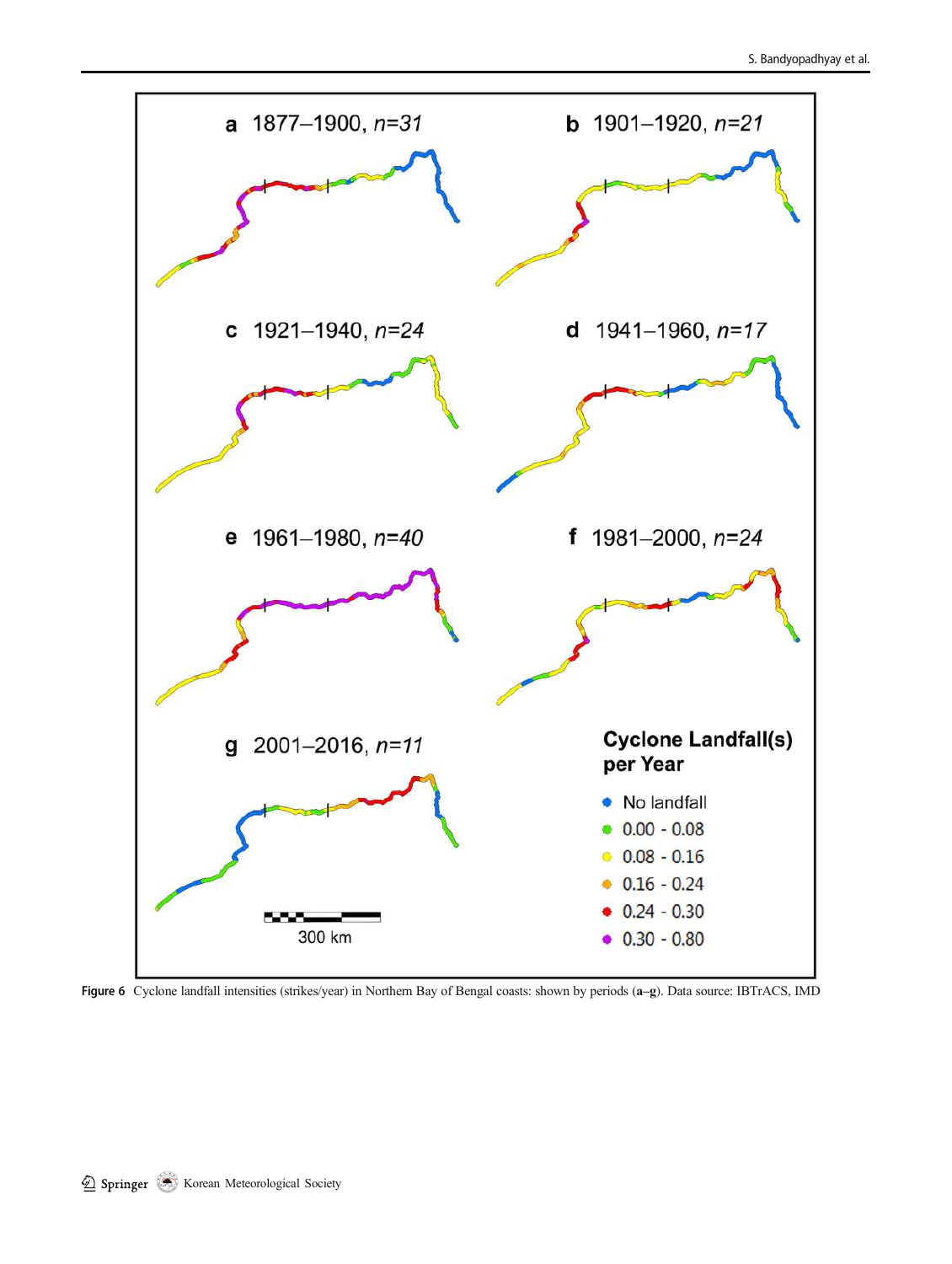Correction to: Spatiotemporal Analysis of Tropical Cyclone Landfalls in Northern Bay of Bengal, India and...



Figure 7 Cyclone landfalls in the Northern Bay of Bengal coast, composite for 1877–2016. Data source: IBTrACS, IMD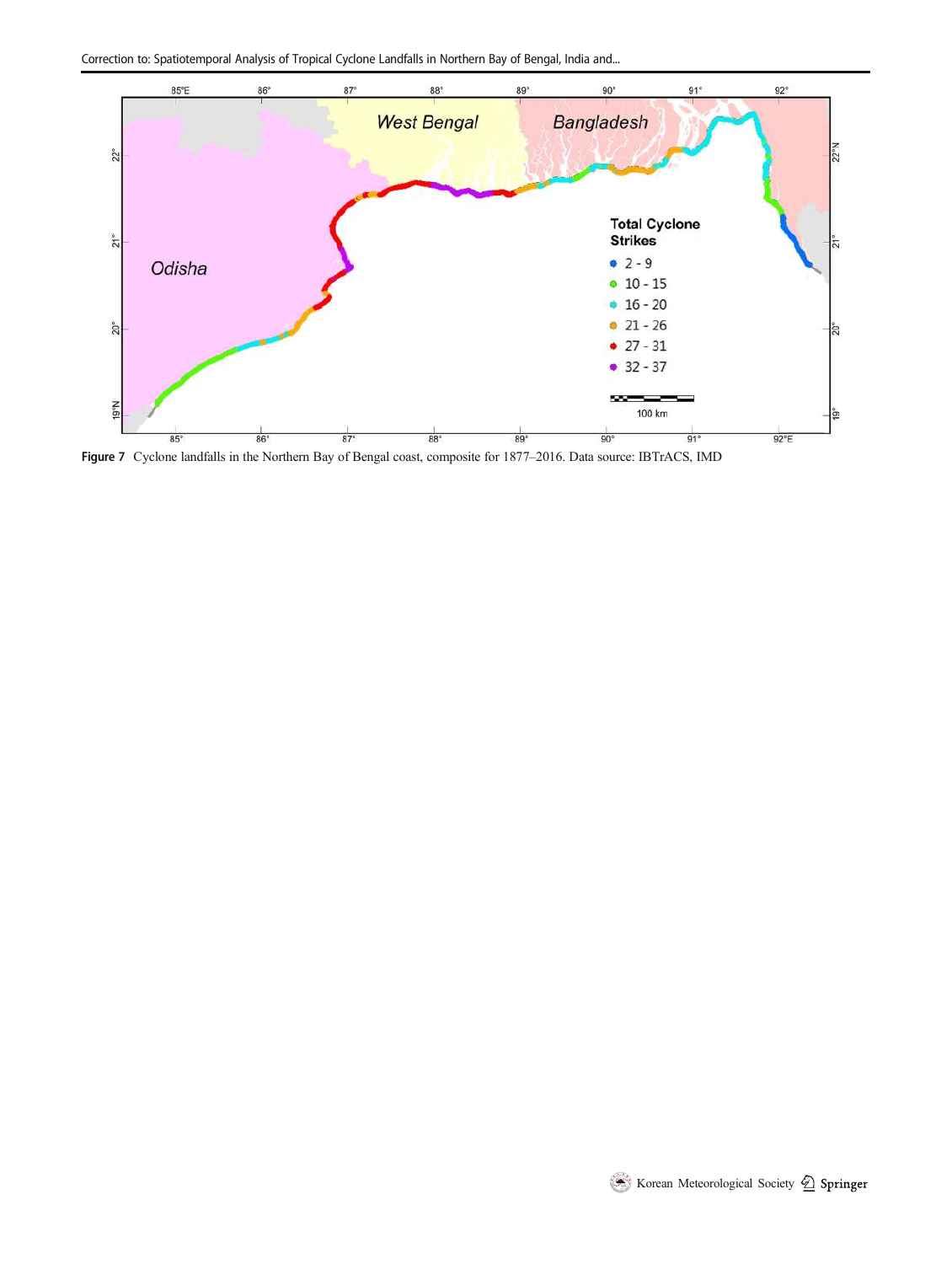

Figure 8 Mean maximum wind speed of cyclones landfalling in the Northern Bay of Bengal coast, shown by periods (a–g), 1877–2016. Data Source: IBTrACS, IMD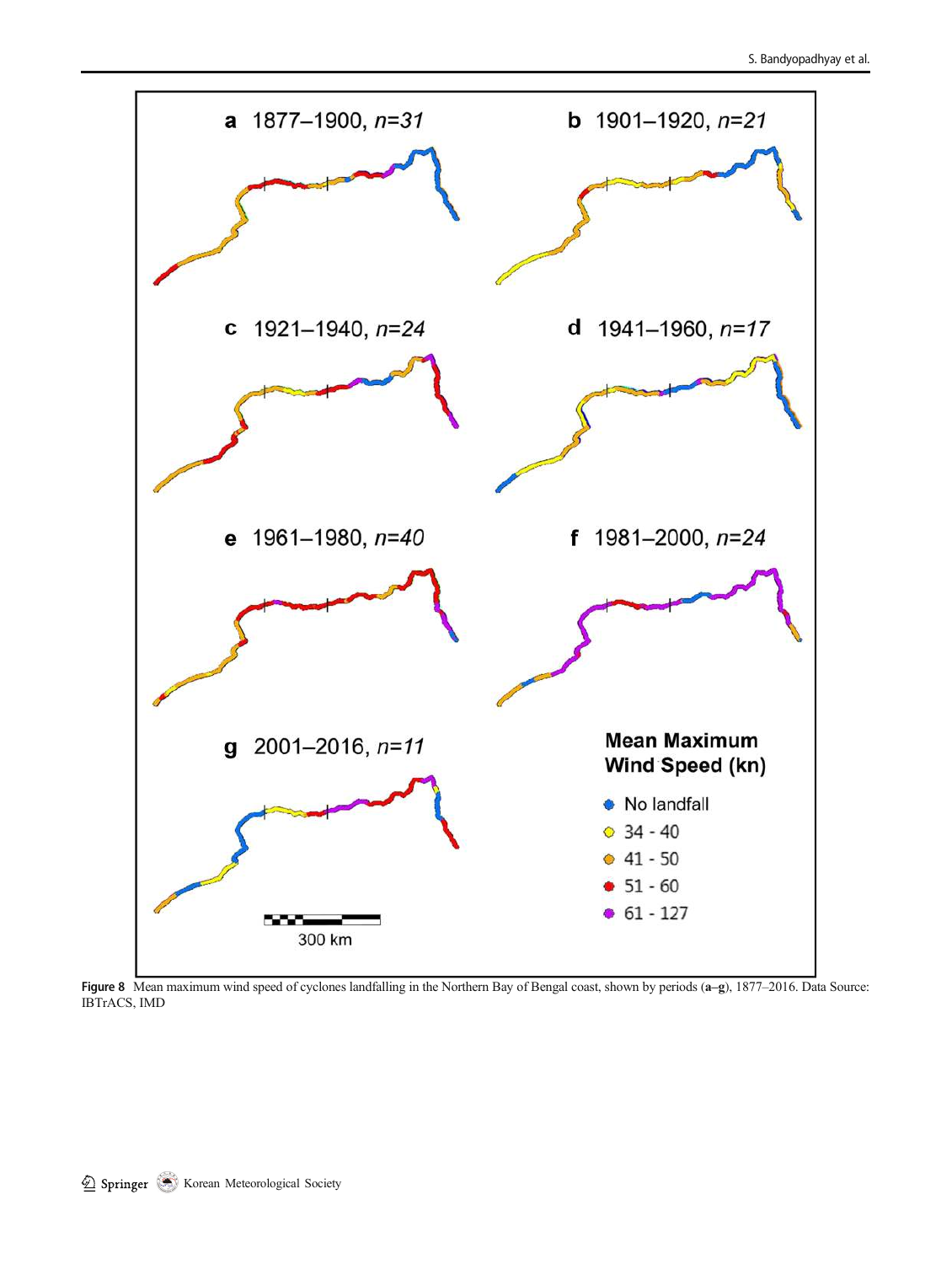Correction to: Spatiotemporal Analysis of Tropical Cyclone Landfalls in Northern Bay of Bengal, India and...



Figure 9 Mean maximum wind speeds of cyclones landfalling in the Northern Bay of Bengal coast, composite for 1877–2016. Data source: IBTrACS, IMD

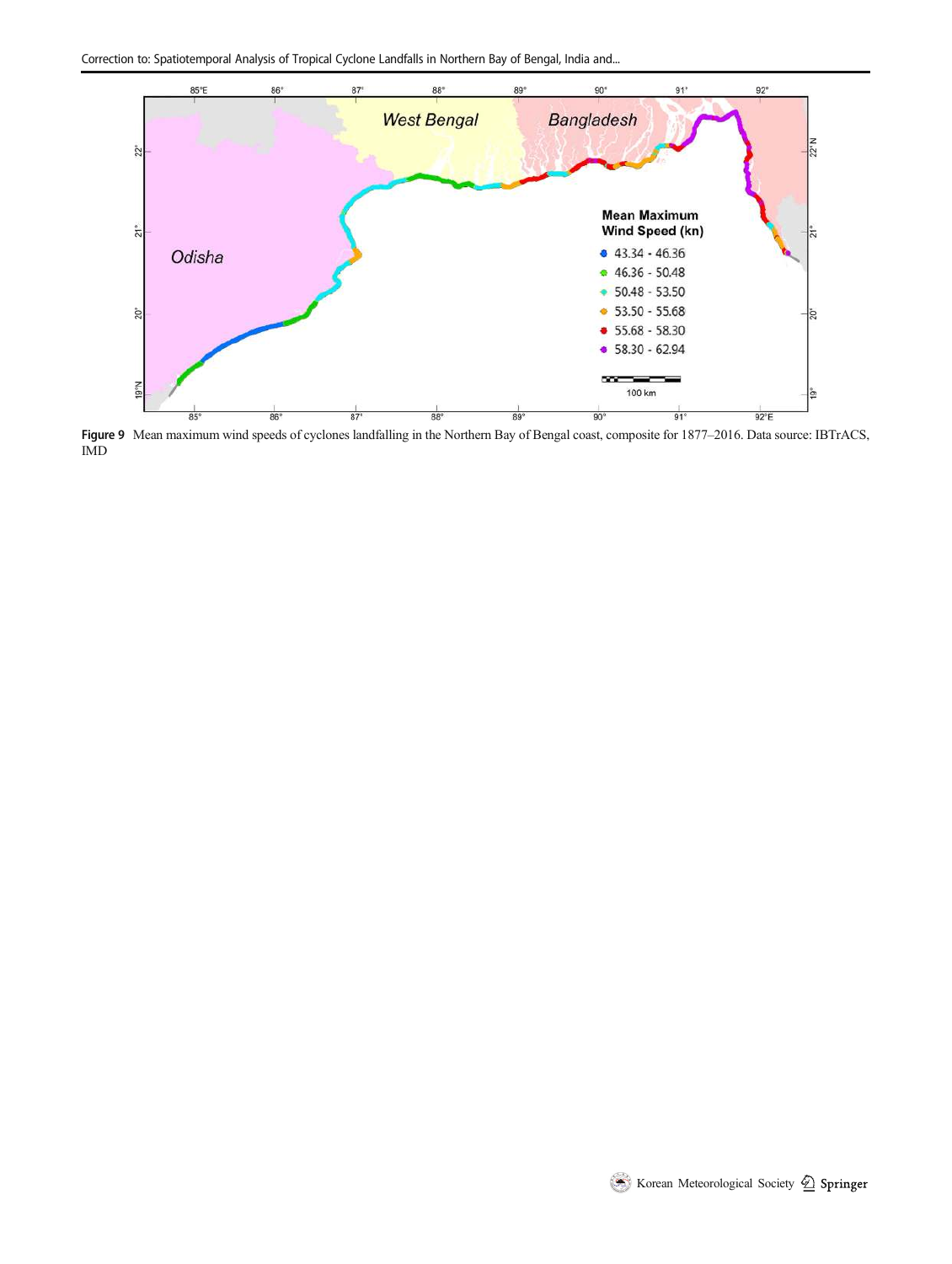

Figure 10 Cyclone impact quintiles, Northern Bay of Bengal coast, shown by periods (a–g). Data Source: IBTrACS, IMD